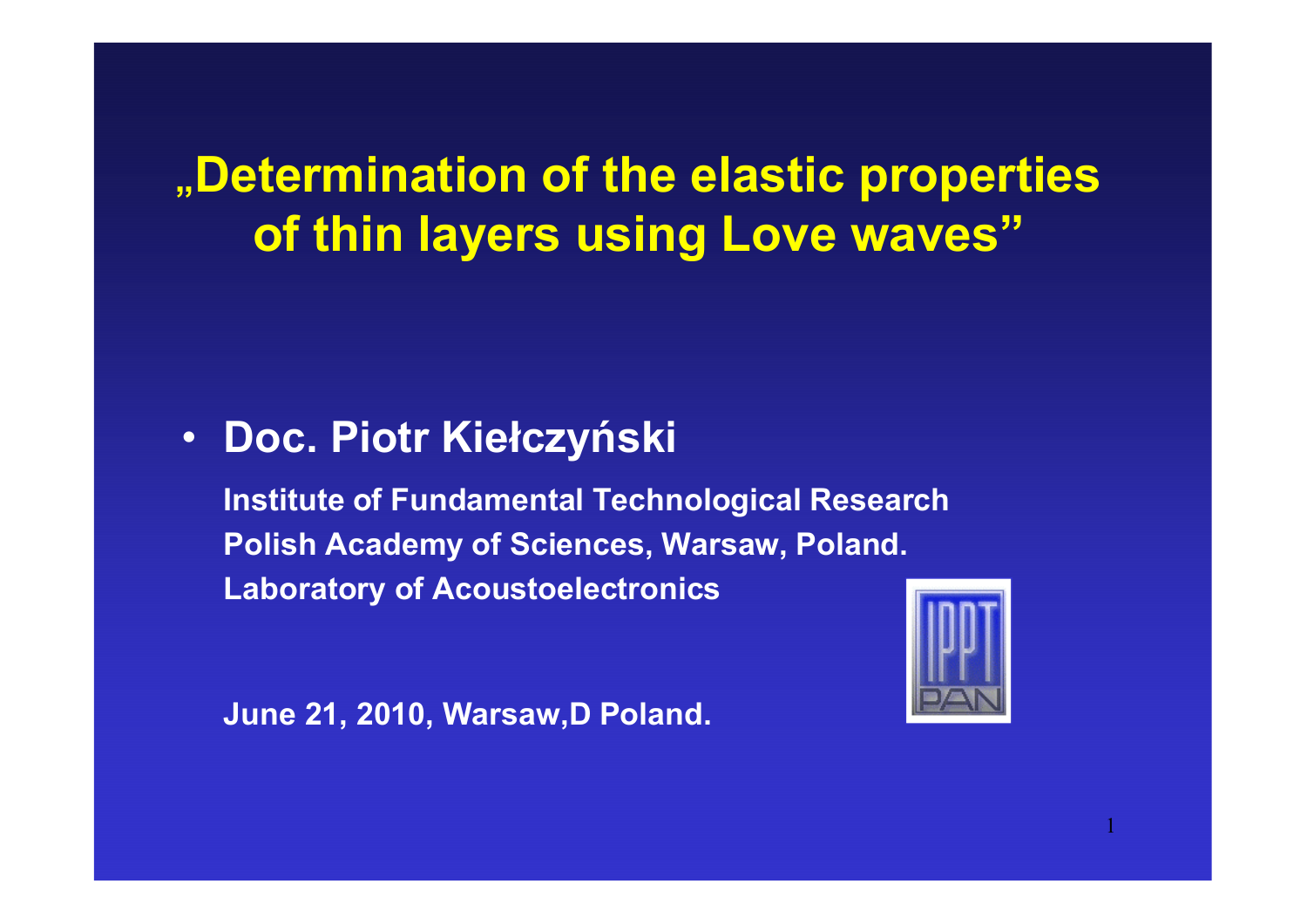#### $\bullet$ **Outline**

- **1) Introduction**
- **2) New materials and new methods**
- **3) Surface Acoustic Waves, Love waves**
- **4) Generalized Love Waves**
- **5) Direct (Sturm-Liouville) Problem**
- **6) Experiment**
- **7) Inverse problem**
- **8) Determination of thin layers parameters**
- **9) Conclusions**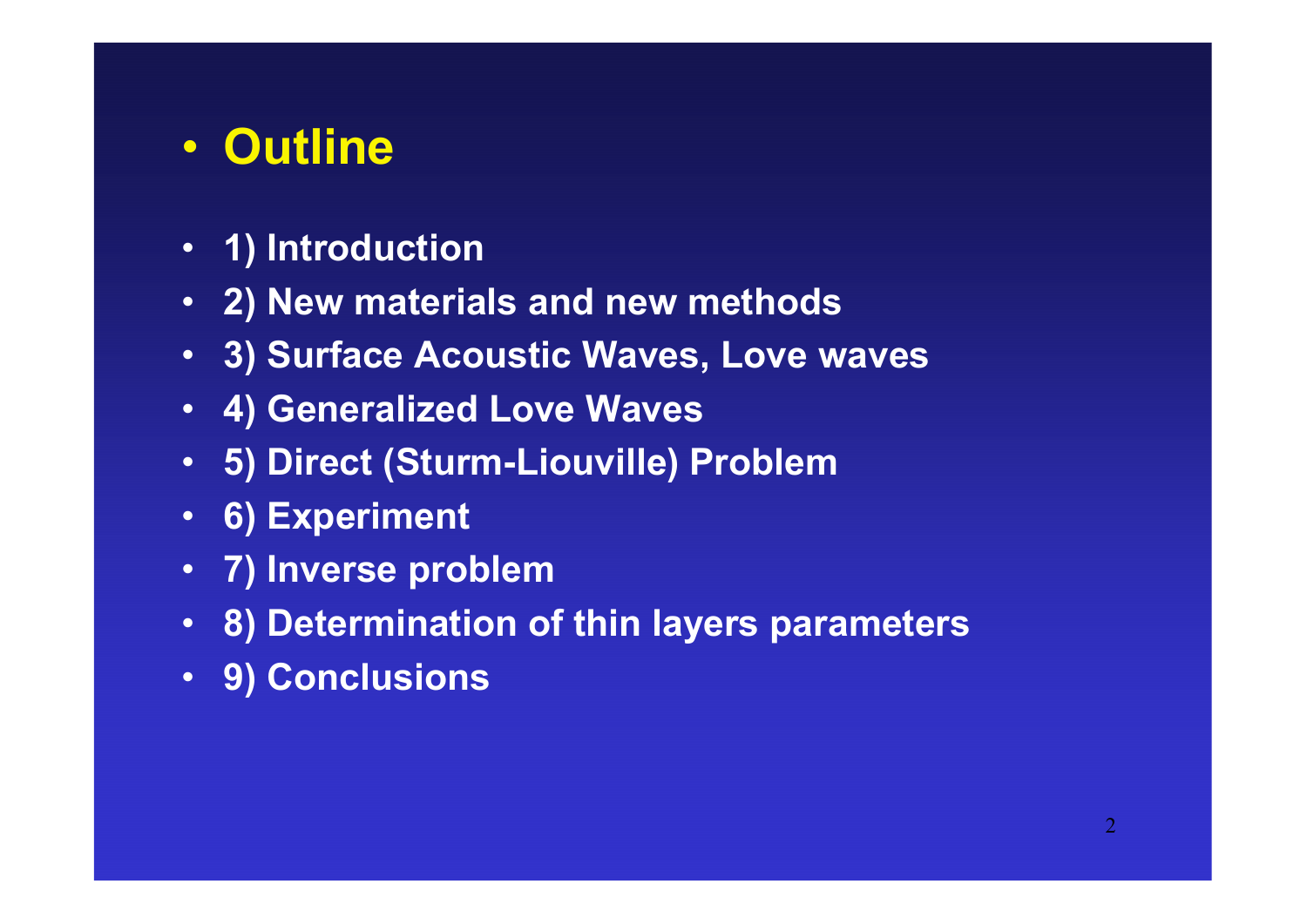# **New Materials**

- **New Materials need New Measuring Methods to determine the mechanical parameters**
- **1) Functionally Graded Materials**
- **2) Composites**
- **3) Intermetallics**
- • **Elastic parameters are very important in engineering practice**
- **They are correlated with:**
- **1) hardness**
- **2) porosity**
- **3) residual stresses**
- •**4) determine wear and exploitation characteristics**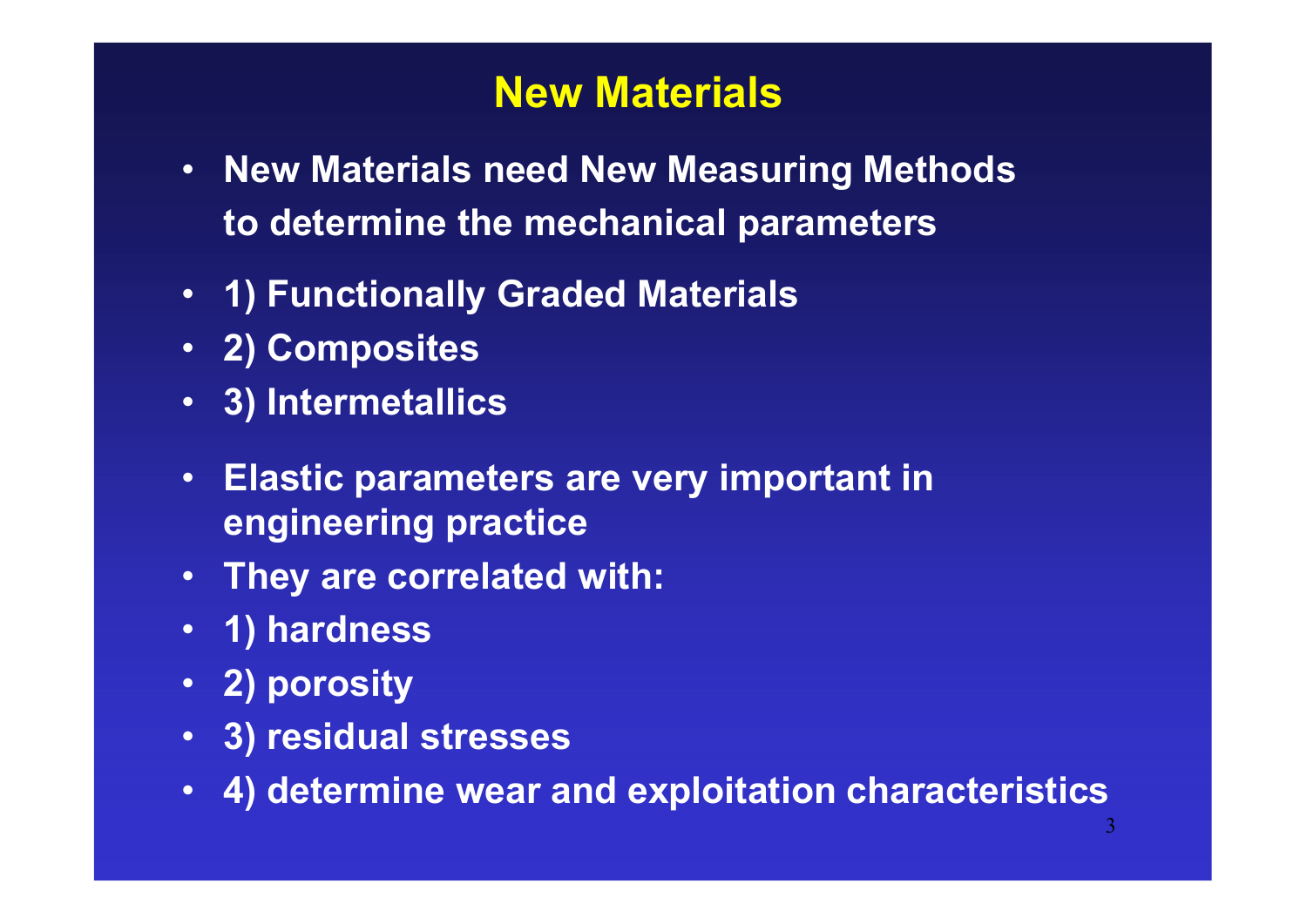# **Classical methods for measuring the mechanical parameters of materials**

- **1) X-ray**
- **2) Electron Microscopy**
- **3) Electrochemical**
- **4) Neutron scattering**
- **5) Mechanical methods**
- **Disadvantages:**
- **1) destructive**
- **2) time consuming**
- **3) tedious and expensive**
- •**4) can not be used "in situ"**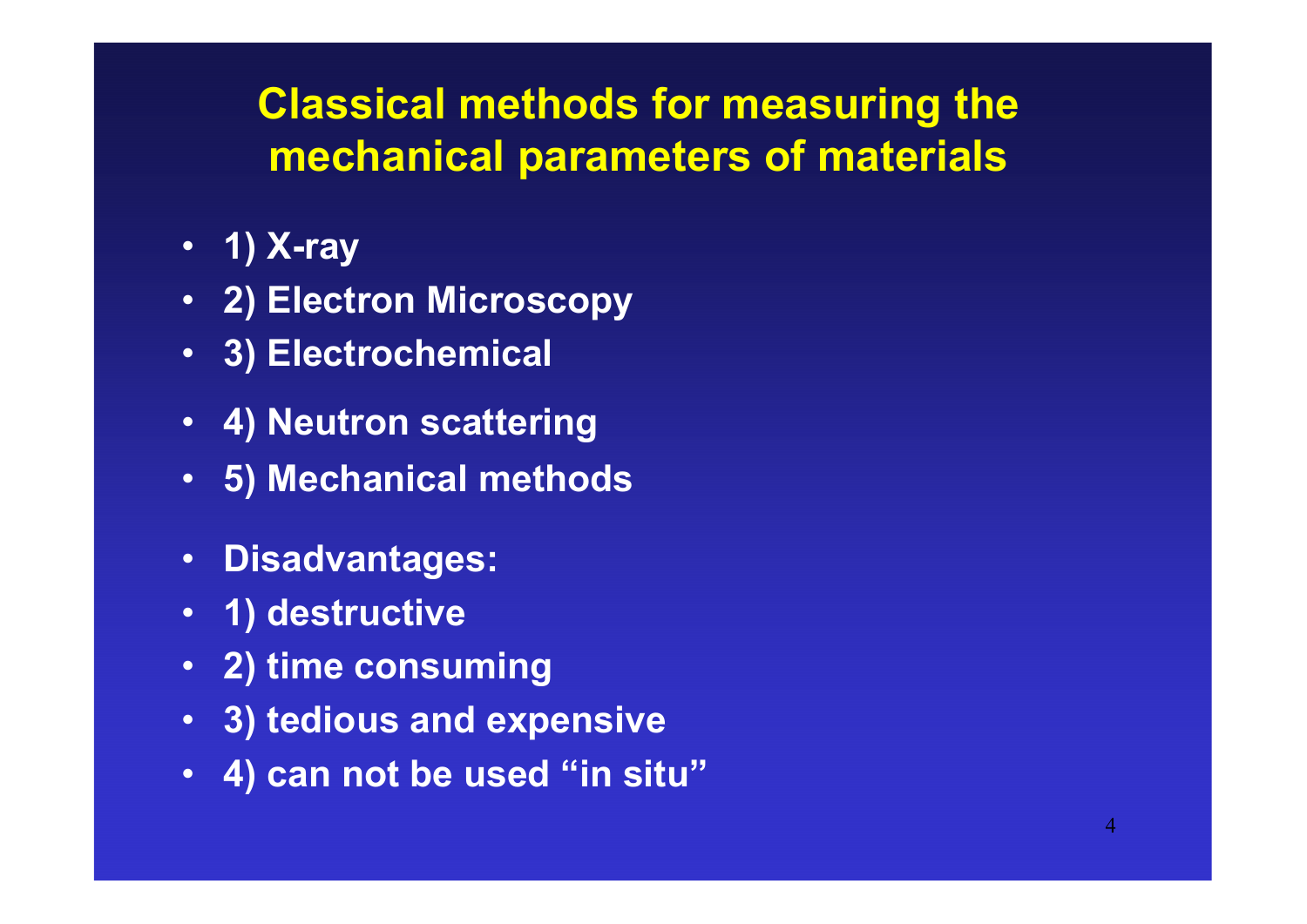# **Ultrasonic methods for determining the mechanical parameters of materials**

- **Using ultrasonic (bulk or surface) waves. The following mechanical parameters can be evaluated:**
- **1) elastic and plastic coefficients**
- **2) density and layer thickness**
- **3) texture, hardness**
- **4) cracks and delaminations**
- **5) residual stresses**
- **Advantages:**
- **1) nondestructive**
- **2) can be used "in situ"**
- **3) measurement in real time**
- •**4) can be computerized**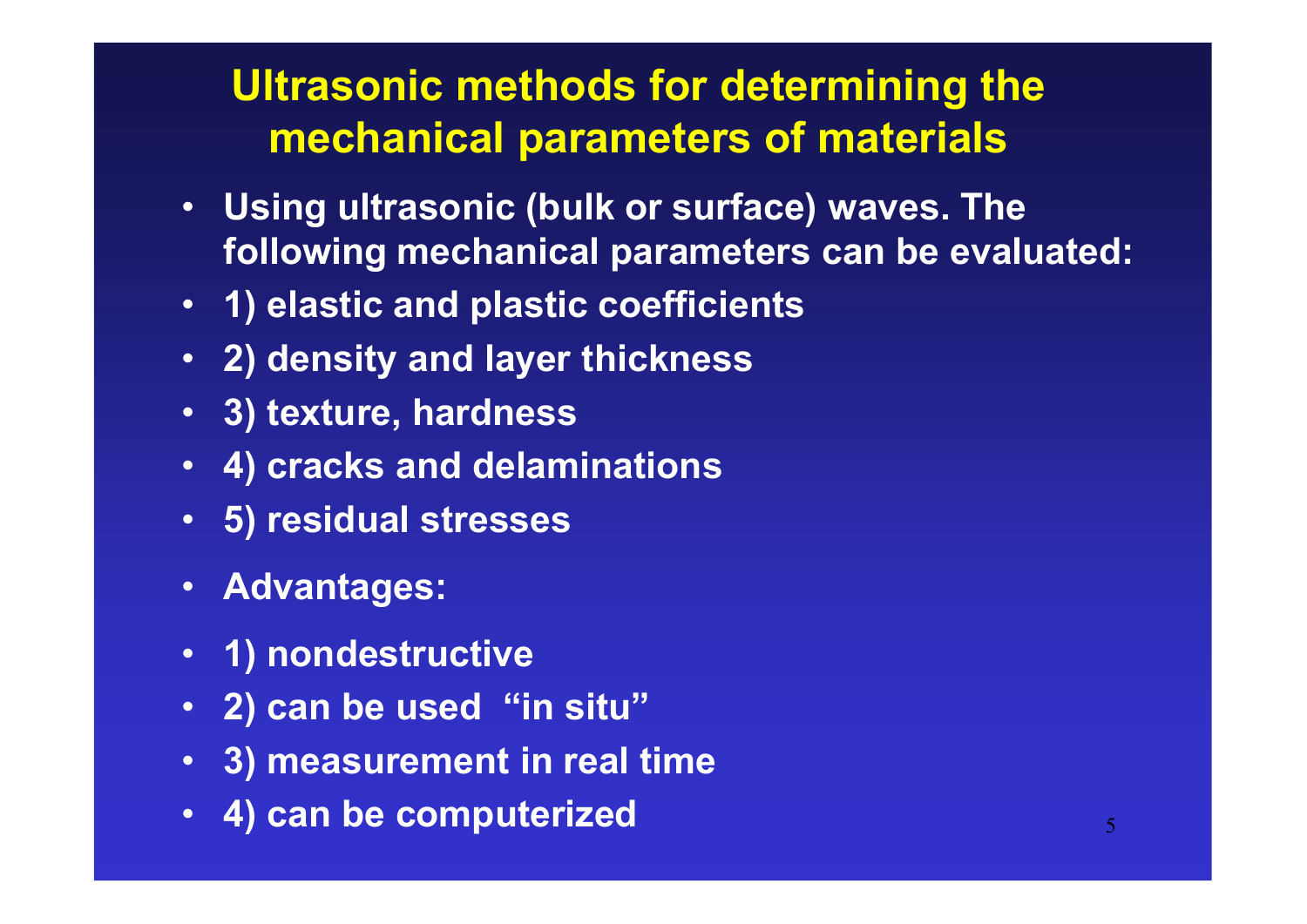# **Ultrasonic methods for determining the mechanical parameters of materials**

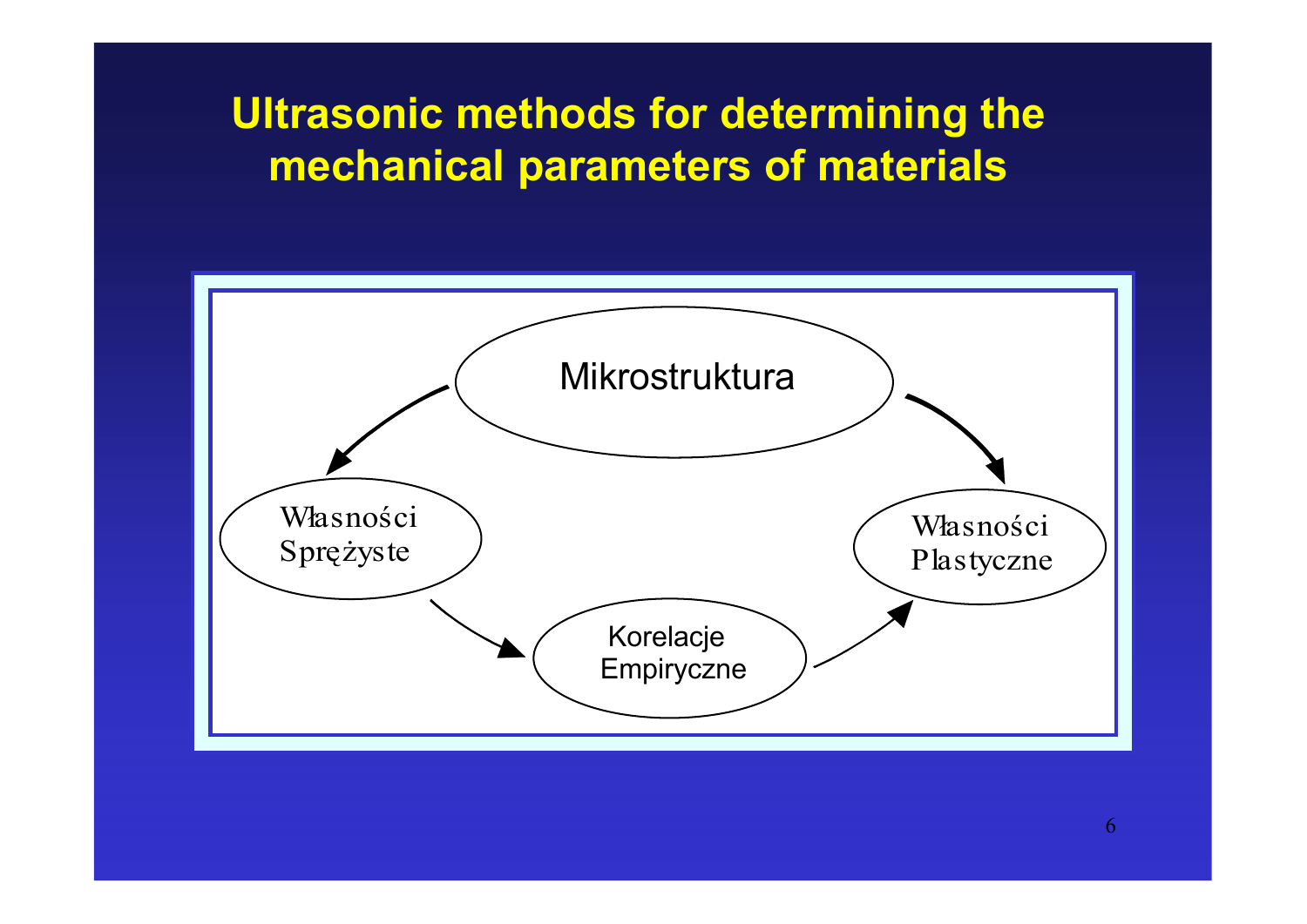#### **Ultrasonic Surface Waves**

- **Surface acoustic waves are particularly convenient to investigate thin layers and graded materials**
- **Penetration depth is inversely proportional to frequency Higher frequency => lower penetration depth**
- **1) Rayleigh waves (longitudinal and shear vertical vibrations )**
- **2) Love waves (shear horizontal vibrations)**
- **Advantages of Love waves:**

**1) only one component of mechanical displacement 2) simple mathematical description** 

**3) can be used in the viscosity sensors**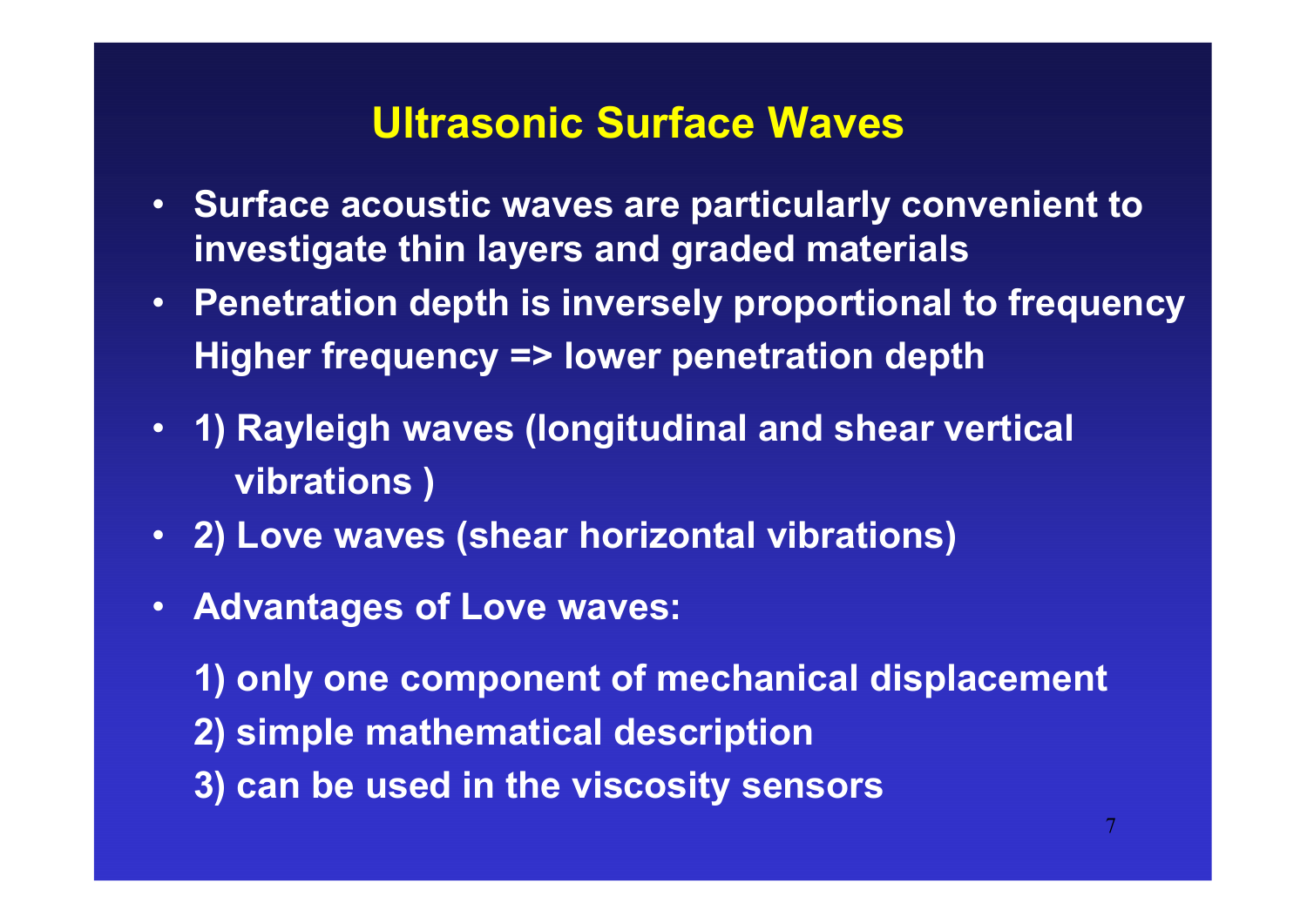# **Profiles of shear compliance in (nonhomogeneous) Graded Materials**



• **Fig.1. Changes of the shear compliance in function of depth, 1) linear, 2) quadratic, 3) step, 4) exponential,5) Gaussian**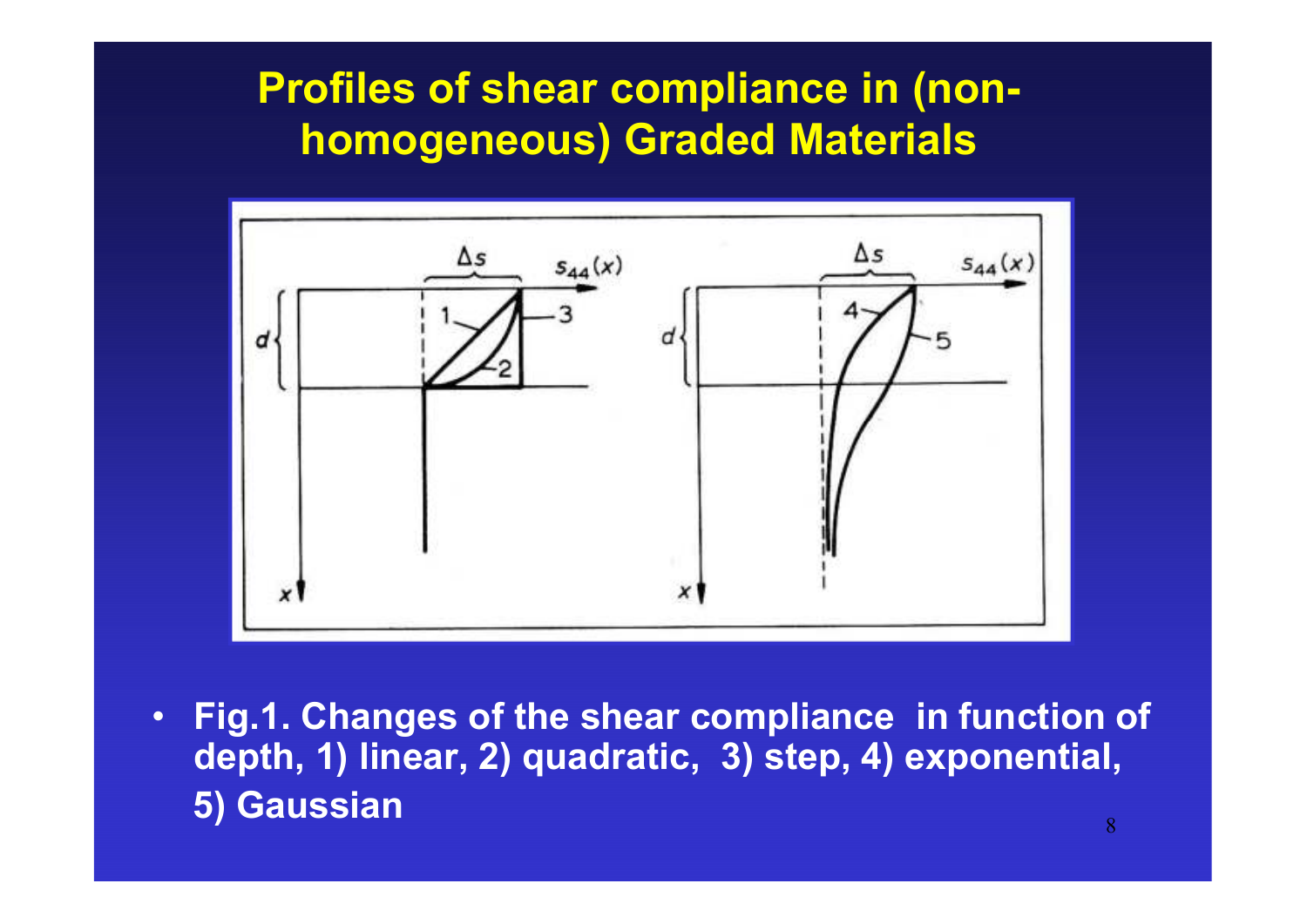#### **Love waves**

- •**Distribution of mechanical displacement**
- •**Velocity of the Love wave**  $\overline{v_{L}}$  <  $\overline{v}$  <  $\overline{v_{S}}$



 $\bullet$  **Fig.1. Love wave amplitude Fig.2. Excitation of the in function of depth Love wave, (3) PZT plate** 

9 **layer, (2) steel substratetransducer, (1) Cu surface**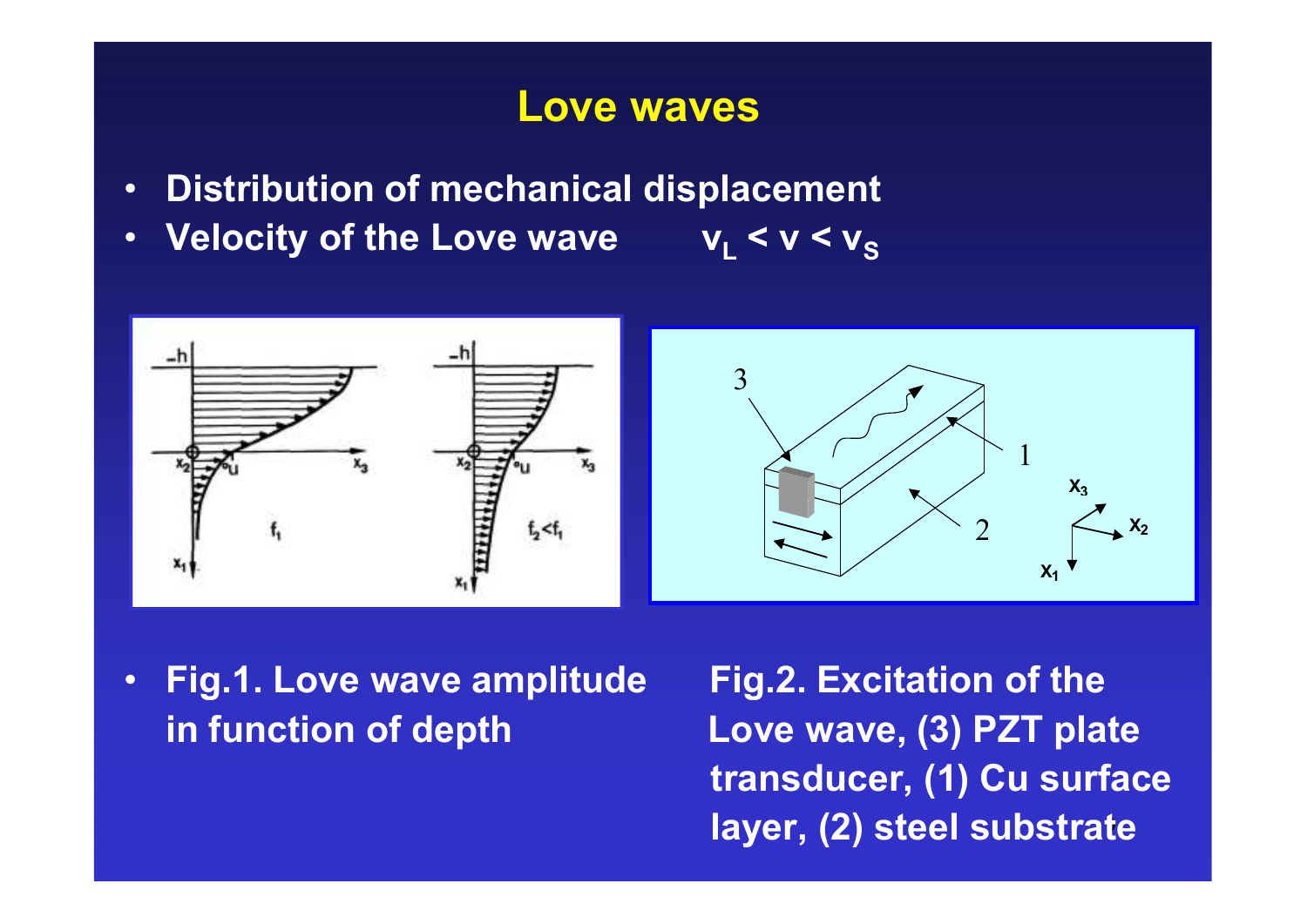### **Love waves**



**Fig.3. Dispersion curves** 

10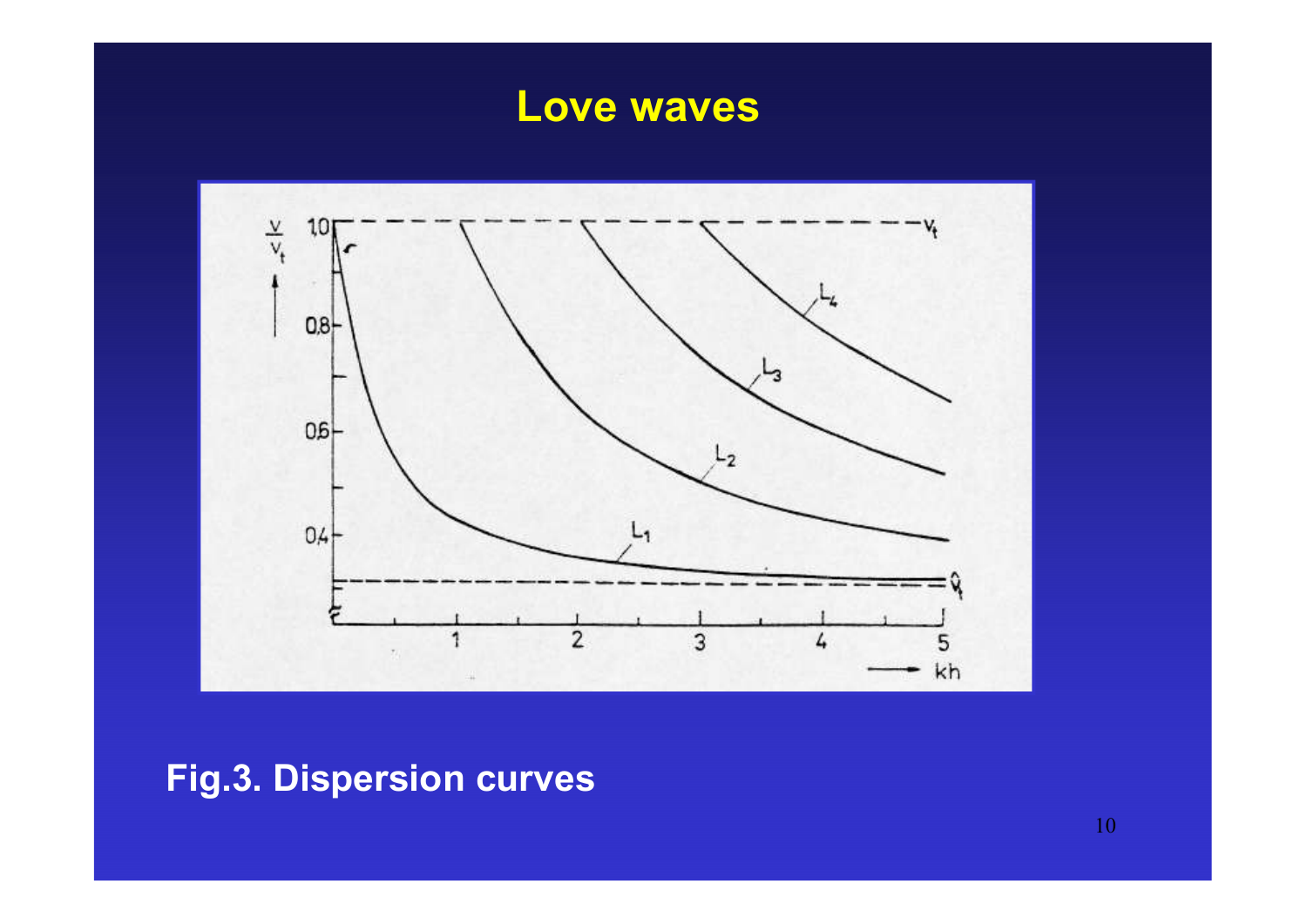#### **Generalized Love Waves (GLW)**

**(1)**

**(2)**

- •**Direct Sturm - Liouville Problem**
- •**Forward Problem**

$$
\frac{d}{dx}\left(c_{44}(x)\frac{df}{dx}\right) + \rho\omega^{2}f = c_{44}(x)\beta^{2}f
$$

$$
\frac{df(0)}{dx} = 0 \qquad ; \qquad f(\infty) = 0
$$

- **where : f(x) - amplitude of the GLW - eigenvector <sup>c</sup>44(x) - distribution of elastic coefficient β2 - propagation constant - eigenvalue**
- $\bullet$  **Mathematical model of Generalized Love Waves propagation in graded materials**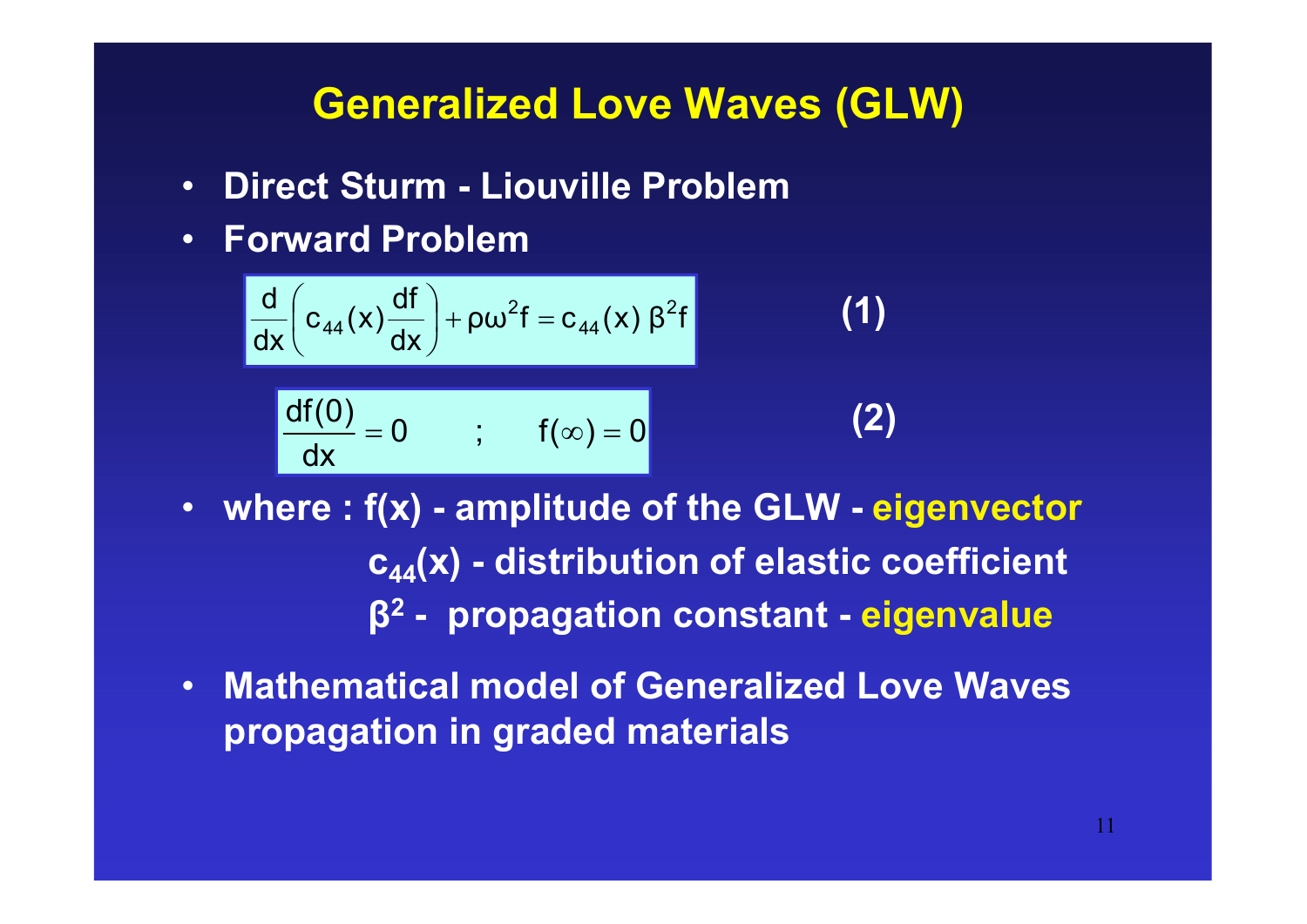### **Sturm - Liouville Problem**

• Standing Waves : Travelling Waves **(Resonators)** 

#### **Amplitudes**

 $B(x) \cdot \sin(\omega t)$ 

$$
f(z) \cdot \exp[j(\omega t - \beta x)]
$$

**Differential Problems** 

$$
LB(x) = \omega^2 B(x)
$$

 $L_1 f(z) = \beta^2 f(z)$ 2 $1 f(z) = \beta^2$ 

**+ bound. cond. + bound. cond.** 

• **where : L , L1 - differential operators Eigenvalues** 

$$
\[\omega_1^2, \omega_2^2, \omega_3^2, ..., \omega_n^2\]
$$

$$
\beta_1^2, \beta_2^2, \beta_3^2, ..., \beta_n^2
$$

#### **Eigenvectors**

$$
B_1(x), B_1(x), B_1(x), ..., B_n(x)
$$

$$
f_1(z), f_2(z), f_3(z), \ldots, f_n(z)
$$
 12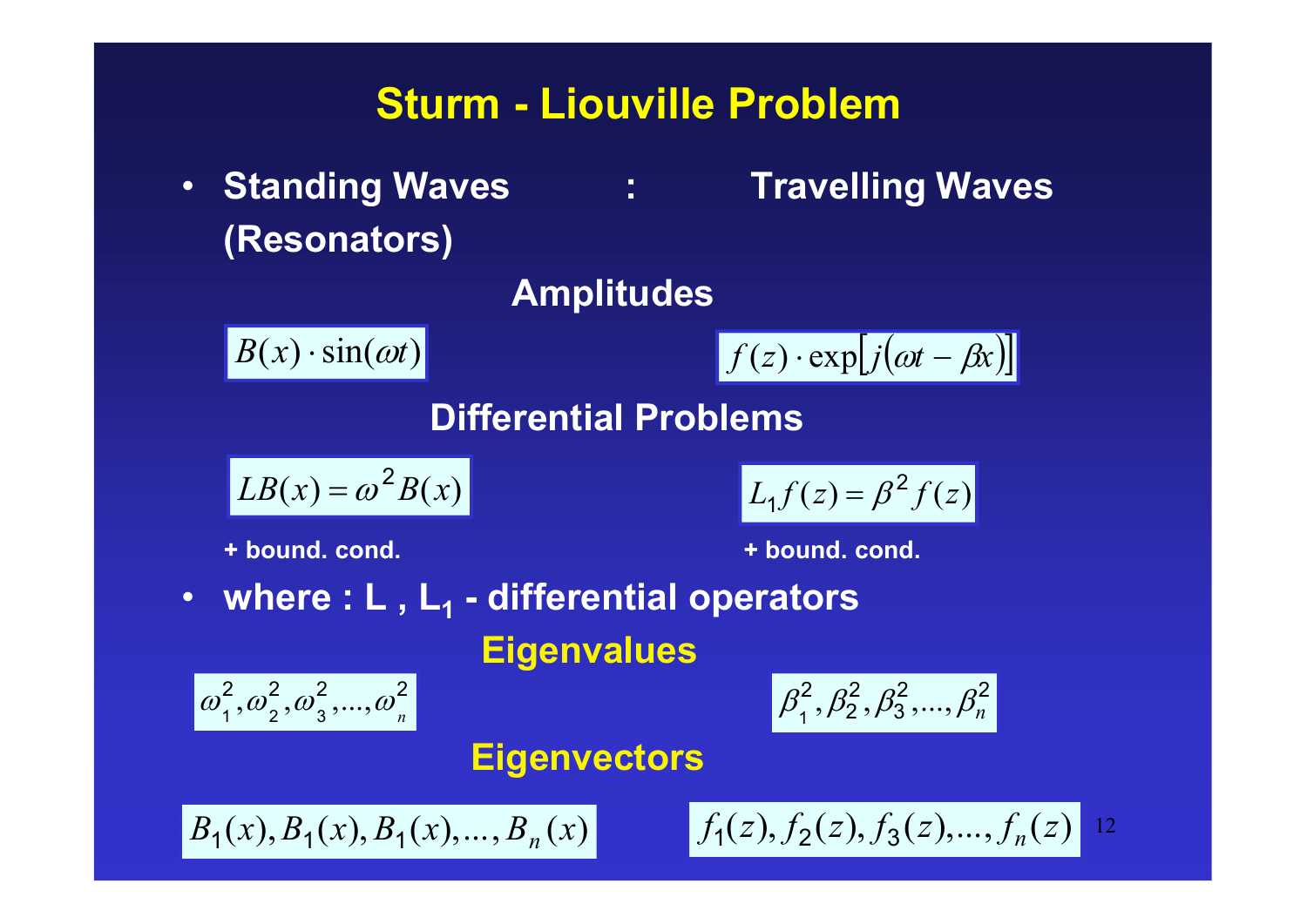# **Experiment**

•**Measuring setup** 



- **2 - waveguide e.g., Cu on steel**
- • **Time Of Flight (TOF) was measured by Cross Correlation method => velocity of the Love wave, accuracy = 0.2 %**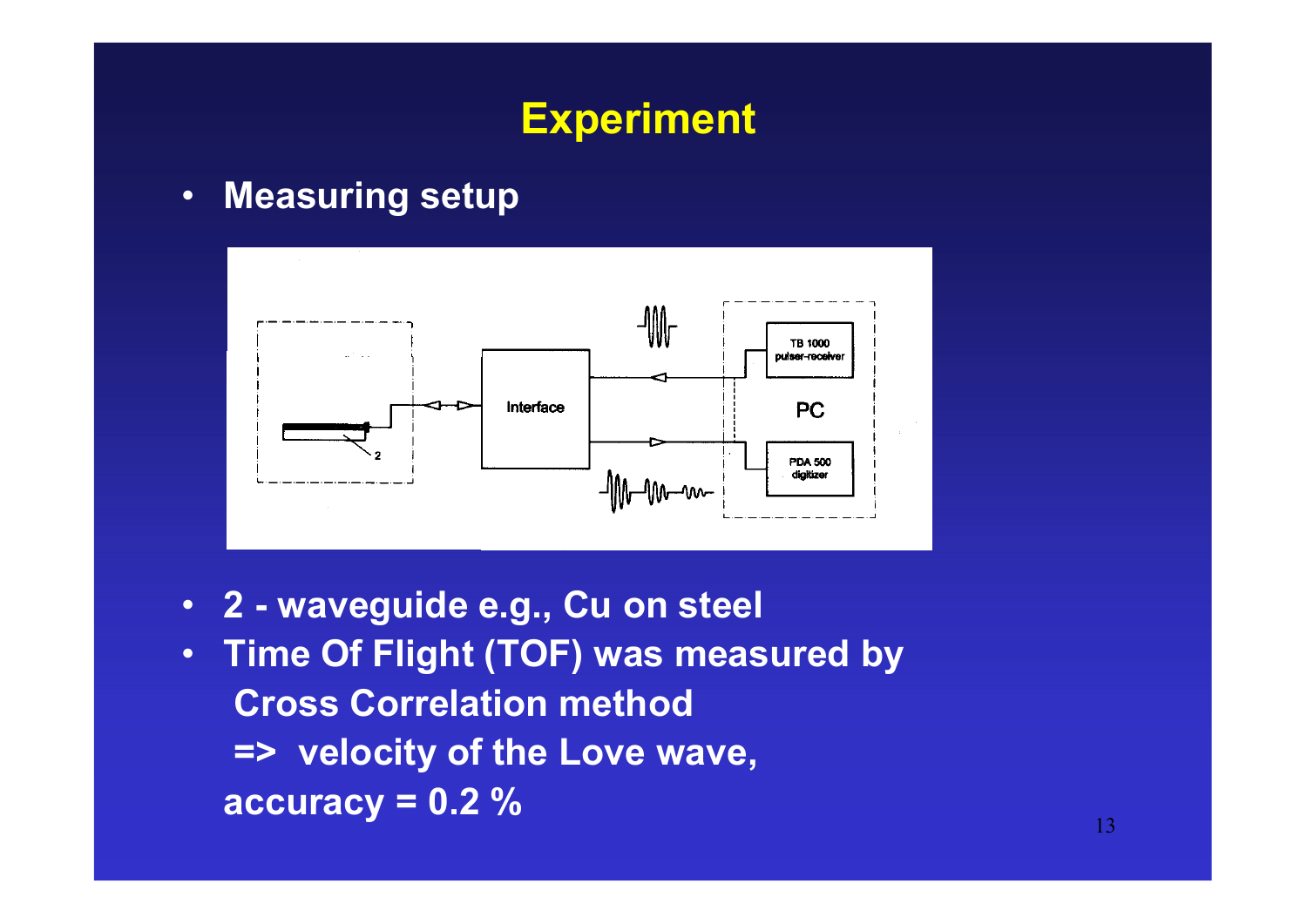### **Experiment**



14• **Fig.4. Time of flight (TOF) between two ultrasonic impulses (delimited by cursors) is evaluated by using the cross-correlation method.**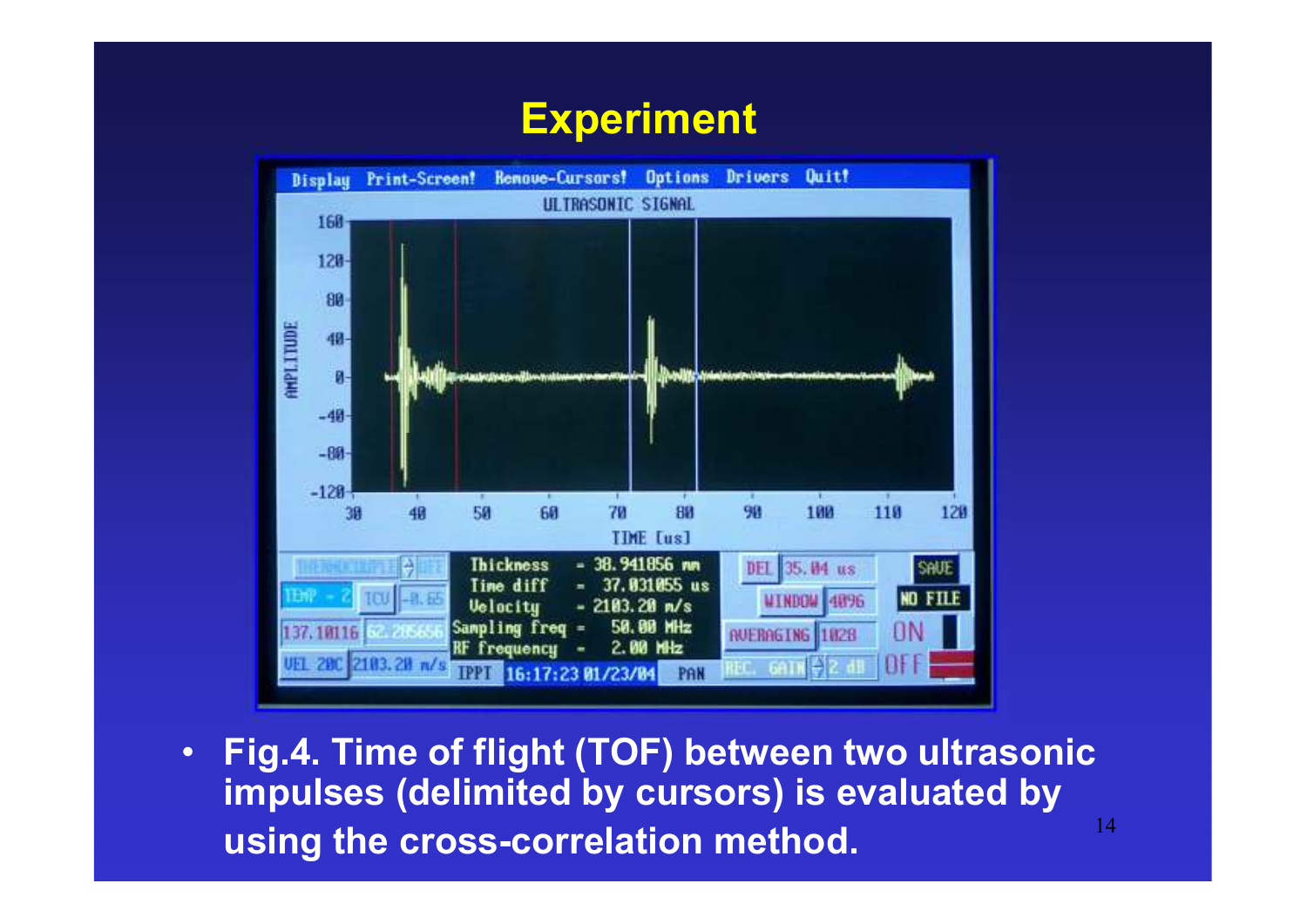### **Dispersion curve**

#### $\bullet$ **Sample: Cu on steel**



• **Fig.3. Measured dispersion curve. Cu layer on steel substrate.**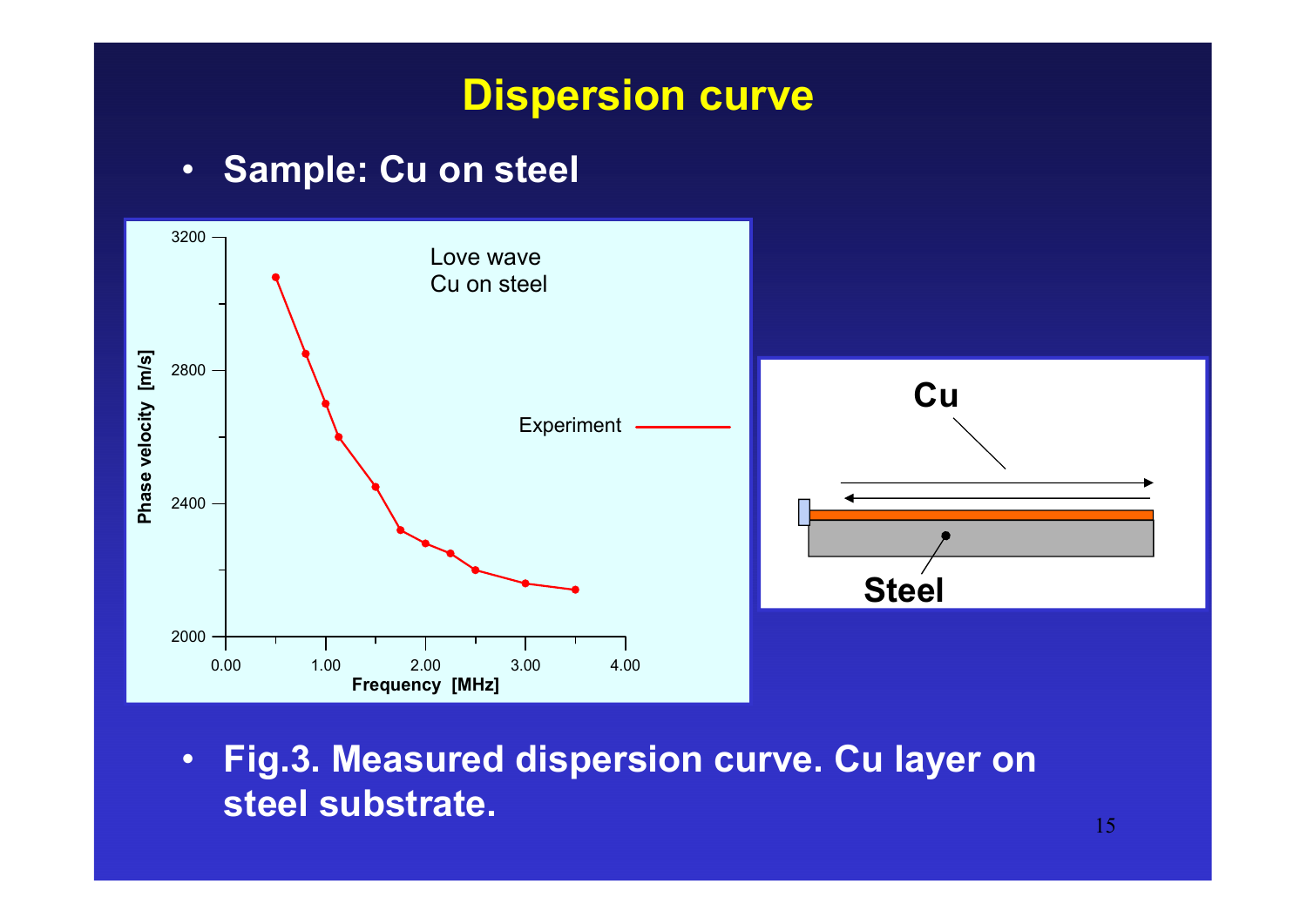# **Inverse Methods**

 **Dispersion curves => elastic coefficients**  •



- •**Information "a priori"**
- **To solve an Inverse Problem one should perform:**
	- **1) Direct Problem**
	- **2) Experiment**
	- **3) Inverse analysis**
- • **Objective Function: Π = Π (unknown parameters) Measure of the distance between the mathematical model of the object and real object**
- • **Inverse Problem as an Optimization (Minimization) Problem**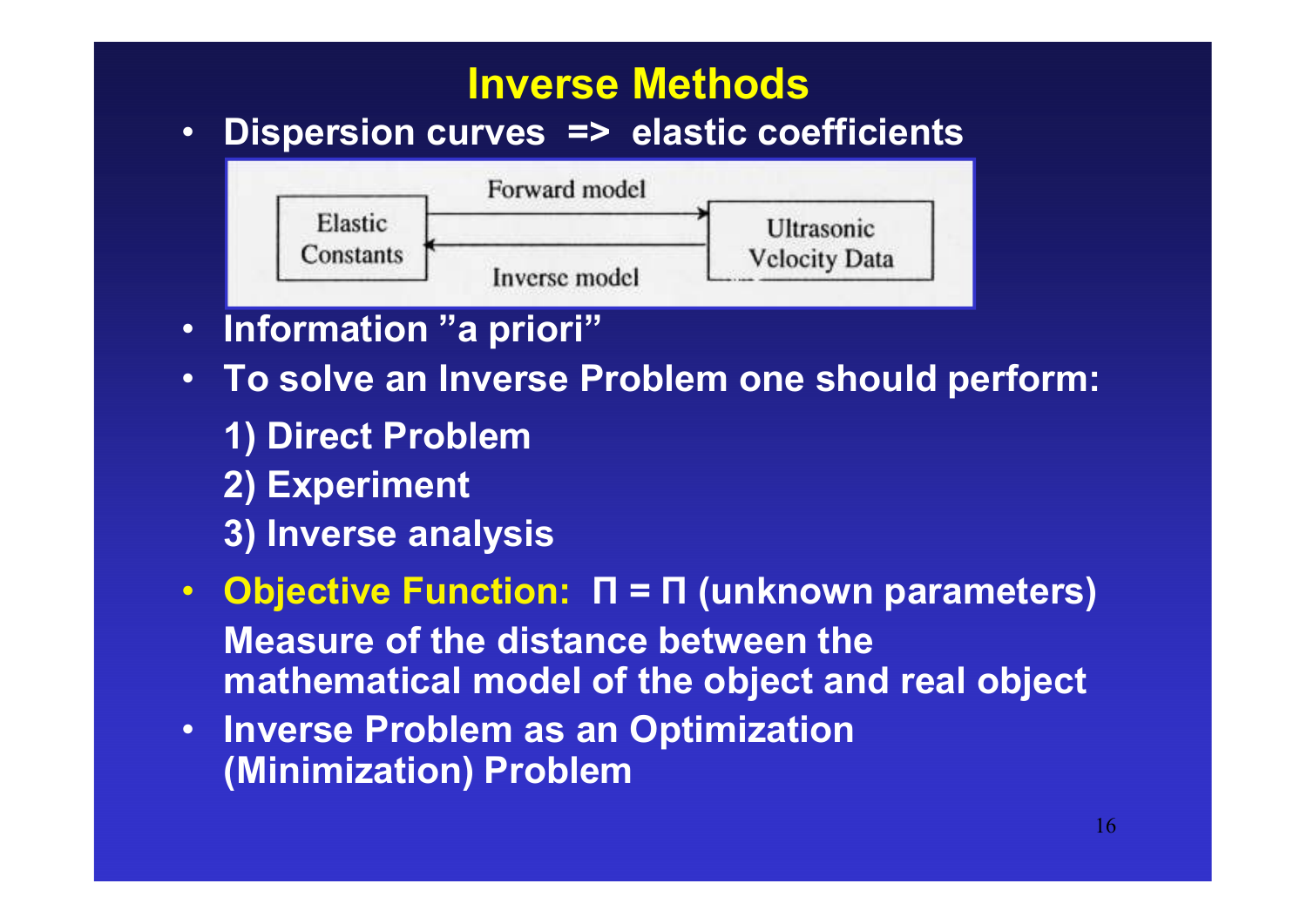# **Example 1**

#### **Ceramic layer on a ceramic substrate**

 $\bullet$  **Dispersion equation:**   $v = v(\omega)$ 

$$
\Omega = \tan\left\{\sqrt{\left(\frac{v}{v_L}\right)^2 - 1} \cdot \beta h\right\} - \frac{c_{44S}}{c_{44L}} \frac{\sqrt{1 - \left(\frac{v}{v_S}\right)^2}}{\sqrt{\left(\frac{v}{v_L}\right)^2 - 1}} = 0
$$

•**Objective Function:** 

$$
\Pi = \sum_{j=1}^{N \exp} Q(h, c_{44L}, \rho, \omega_j, v_j)
$$

17• **Minimum of the objective function subjected to some constraints results in the optimal values of unknown parameters (e.g., thickness, elastic constants)**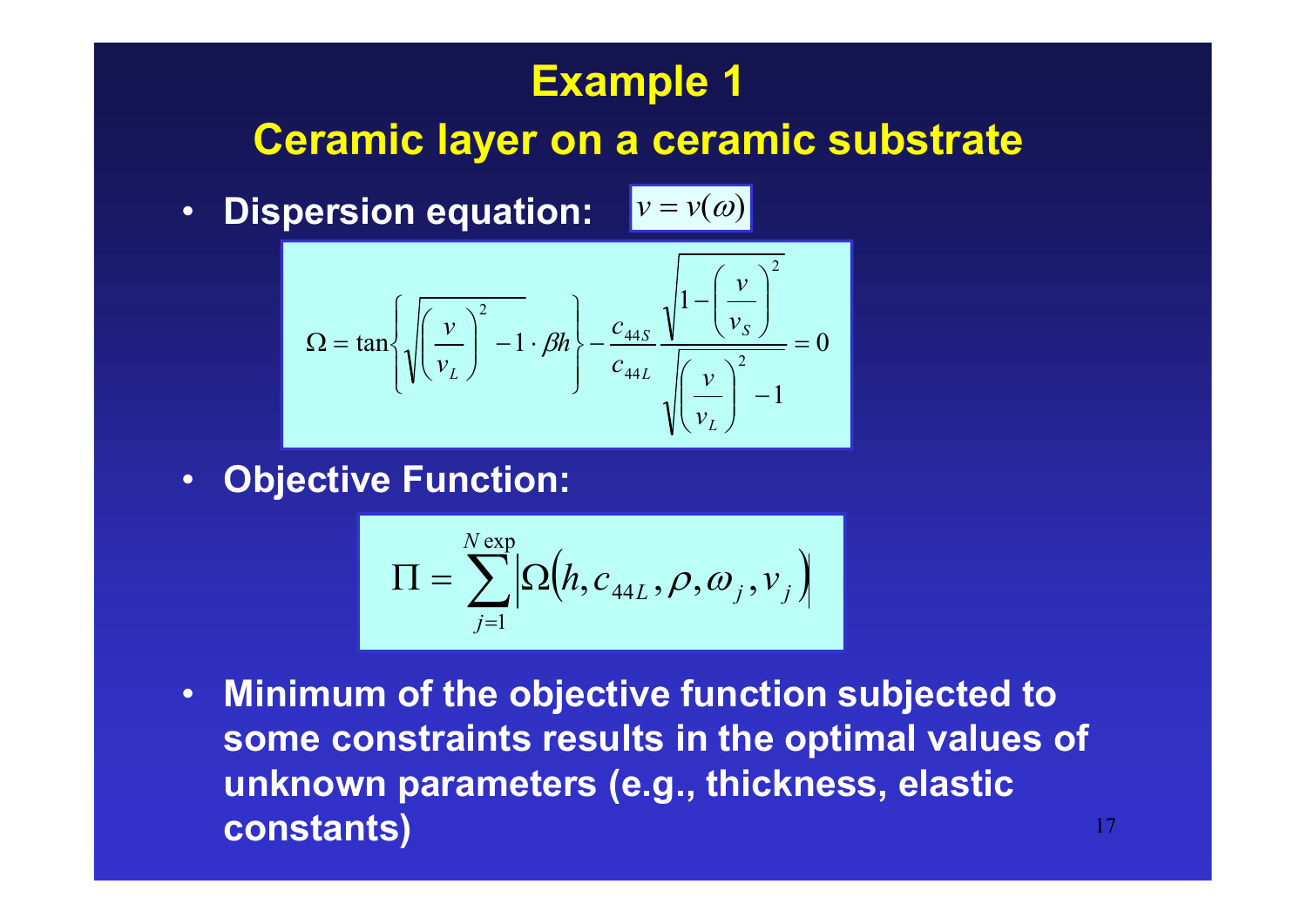# **Experimental Dispersion CurveCeramic layer on a ceramic substrate**



• **Measured dispersion curve. Ceramic layer ona ceramic substrate**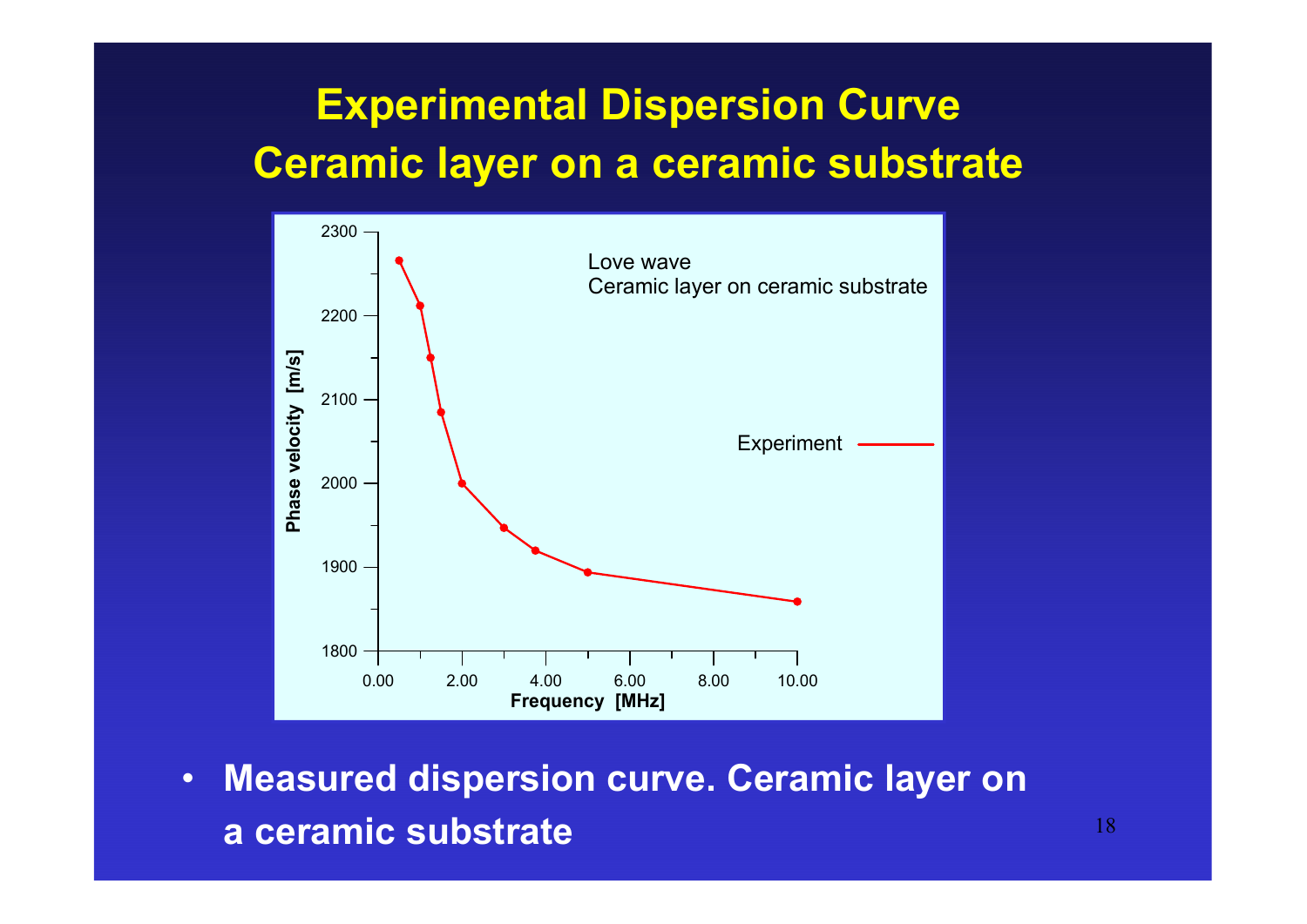#### **Results of Example 1**

• **The following parameters were obtained from the Inverse Method:** 

**I. (h - unknown) starting point: h = 0 (exact value)**constraints: 0 < h < 2e-3 m;  $\boxed{h = 300 \ \mu m}$  - measured **From Inverse Method: 1. h = 370 micrometers** $c_{44L} = 2.572e + 10 N/m^2$ 

• **II. (h and c44L - unknown) starting point: h = 1e-3 m,**  $c_{44L}$  **= 0.3e+10 constraints: 0 < h < 2e-3 m; 1.5e+10 < c44L< 3e+10 (N/m2 )From Inverse Method:1. h=103 micrometers, c44L= 2.3e+10 (N/m2)**

19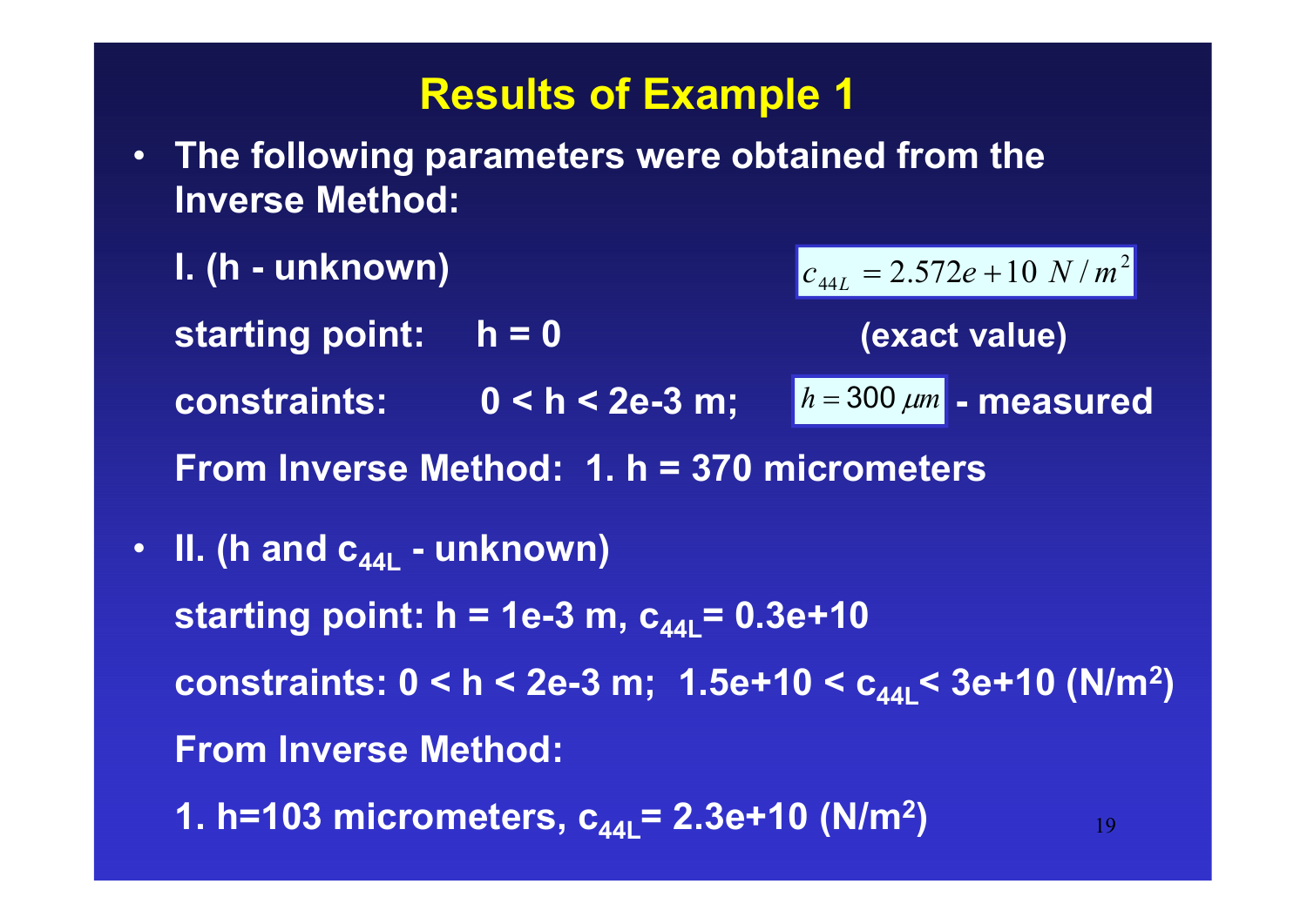# **Verification (Example 1)**



**From Inverse MethodI. (h - unknown) 1. h=370 micrometers(blue color) 2. Experimental curve**

**(red color)** 

 $\bullet$  **Fig.4. Comparison of the experimental dispersion curve with that obtained from the Inverse Method.**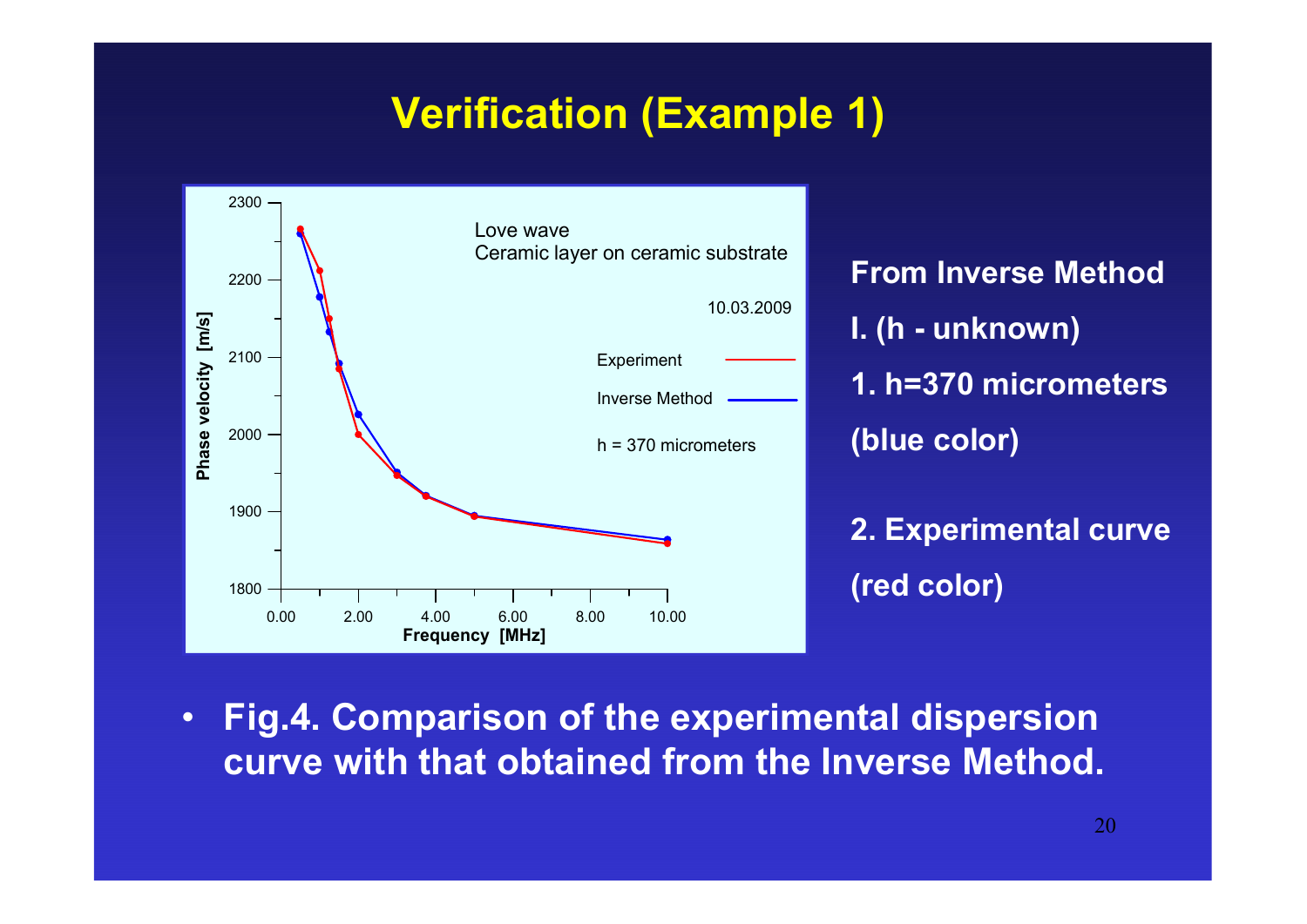# **Example 2 Cu layer on steel substrate**

- $\bullet$  **Dispersion equation relating phase velocity of the wave to frequency is the same as in Example1**
- $\bullet$ **Objective function:**

$$
\Pi = \sum_{j=1}^{N \exp} \Omega^2 \big( h, c_{44L}, \rho, \omega_j, v_j \big)
$$

• **Minimization of the Objective Function subjected to some constraints results in the optimal values of unknown parameters (e.g., thickness, elastic constants)**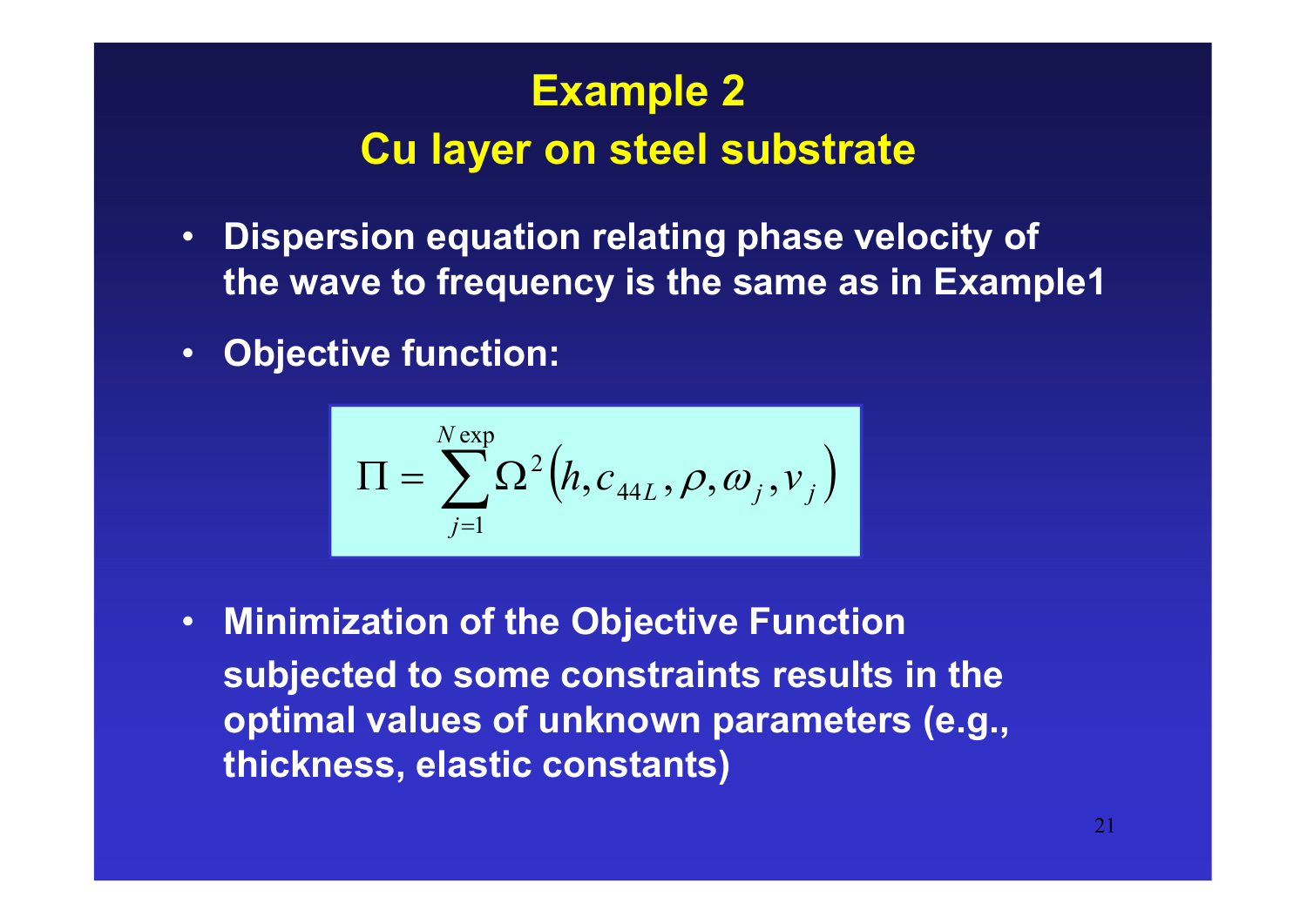### **Results of Example 2**

- **The following parameters were obtained from the Inverse Method:** *(exact value)* 
	- **I. (h - unknown) starting point: h = 0** constraints: 0 < h < 2e-3 m;  $h = 500 \mu m$  - measured **From Inverse Method: 1. h = 541 micrometers** $c_{44L} = 3.925e + 10 N/m^2$
- **II. (h and c44L - unknown) starting point: h = 1e-4 m,**  $c_{44}$  **= 3e+10 constraints: 0 < h < 2e-3 m; 3e+10 < c44L< 5e+10 (N/m2 )From Inverse Method:**

22

**1. h=473 micrometers, c44L= 3.766e+10 (N/m2)**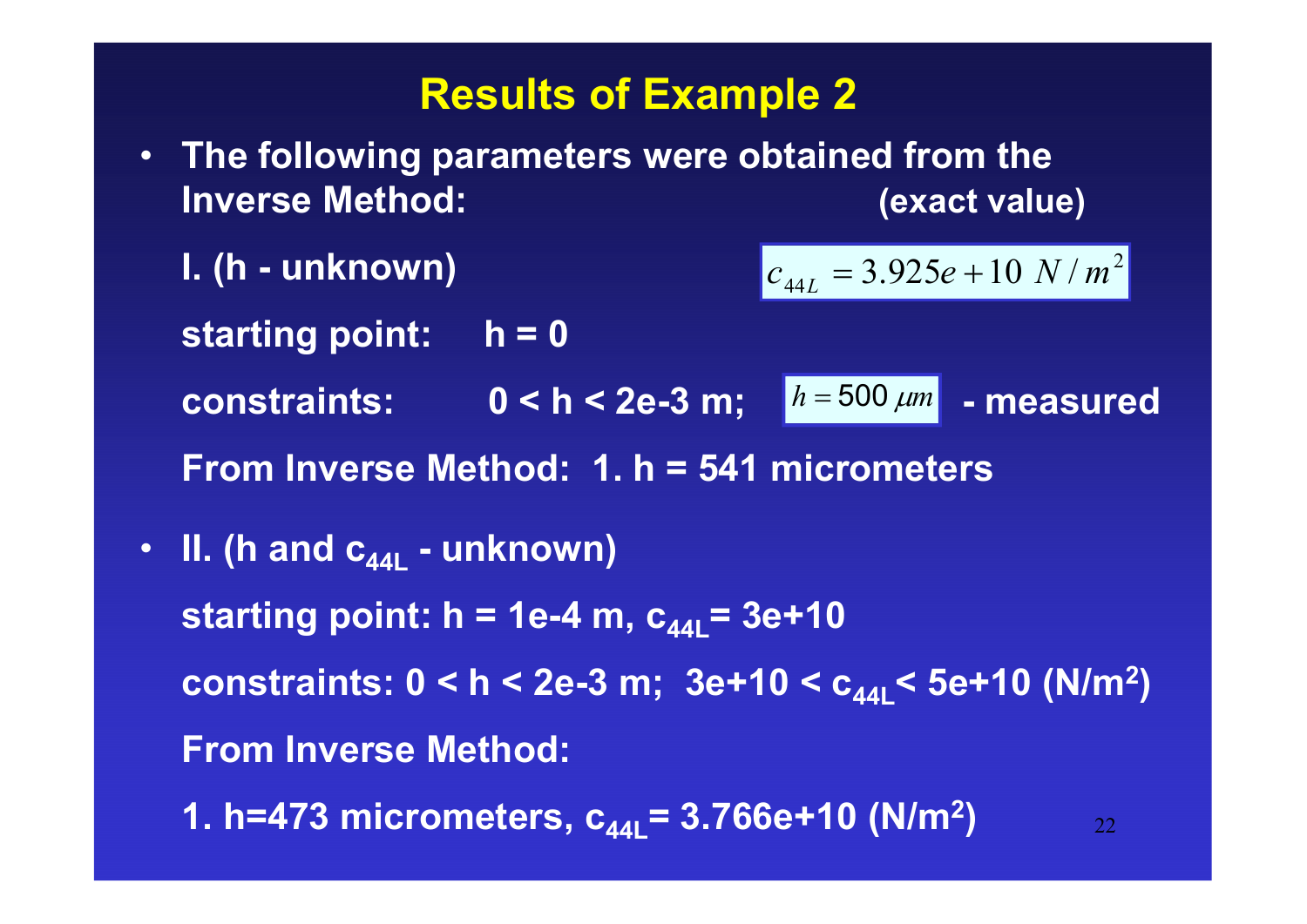#### **Results of Example 2**

**The following parameters were obtained from the Inverse Method:**

• **III. (h, c44L and ρ - unknown)** starting point: h = 1e-3 m,  $c_{44}$  = 2e+10,  $\rho = 8e+3$ **constraints: 0 < h < 2e-3 m; 3e+10 < c44L< 5e+10 (N/m2 )7e+3 < ρ < 9e+3From Inverse Method:1. h = 486 micrometers, c44L= 3.828e+10 (N/m2 )ρ = 9e+3 kg/m3Calculations were performed using Mathcad® program**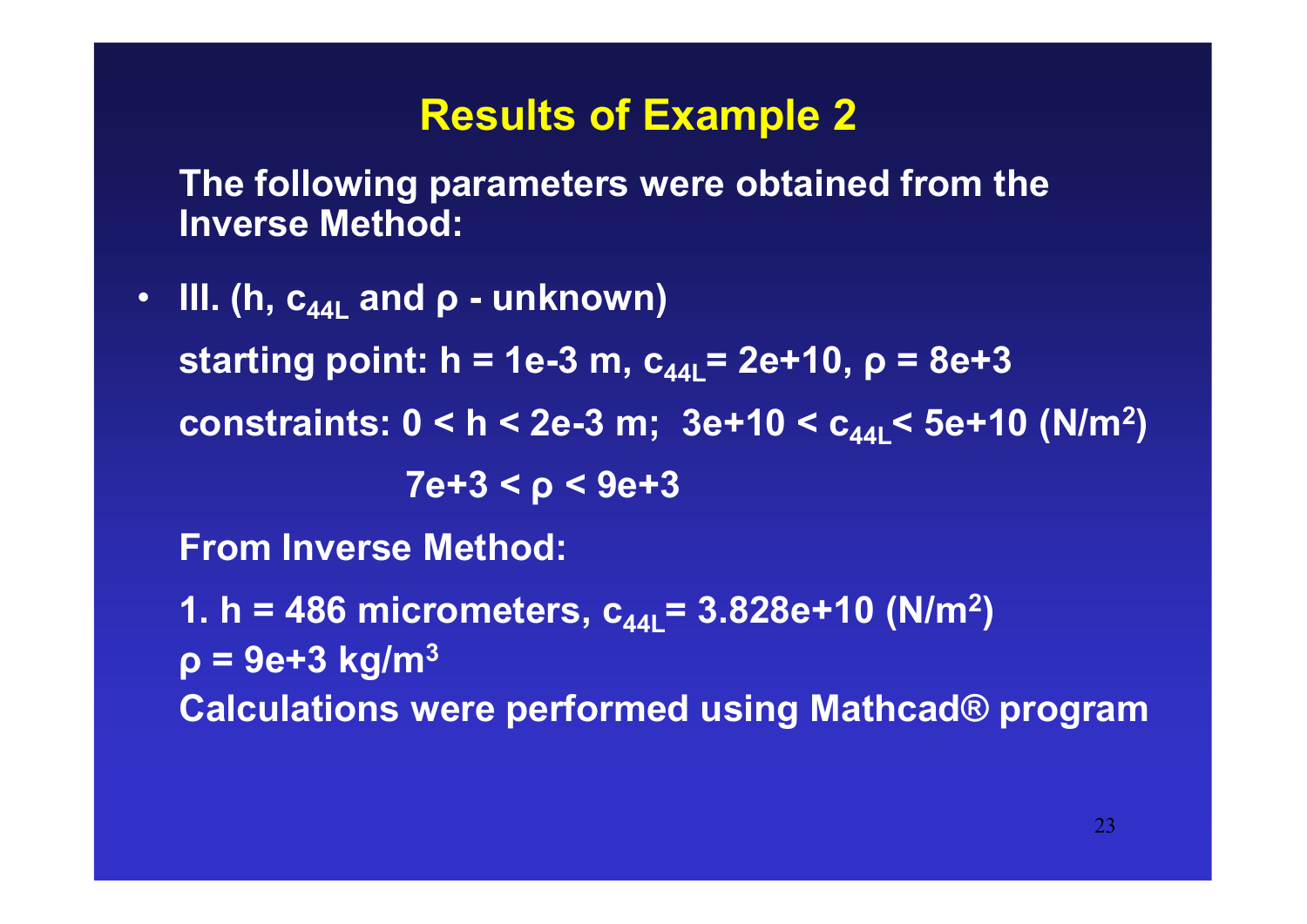# **Verification (Example 2)**



 $\bullet$  **Fig.4. Comparison of the experimental dispersion curve with that obtained from the Inverse Method.**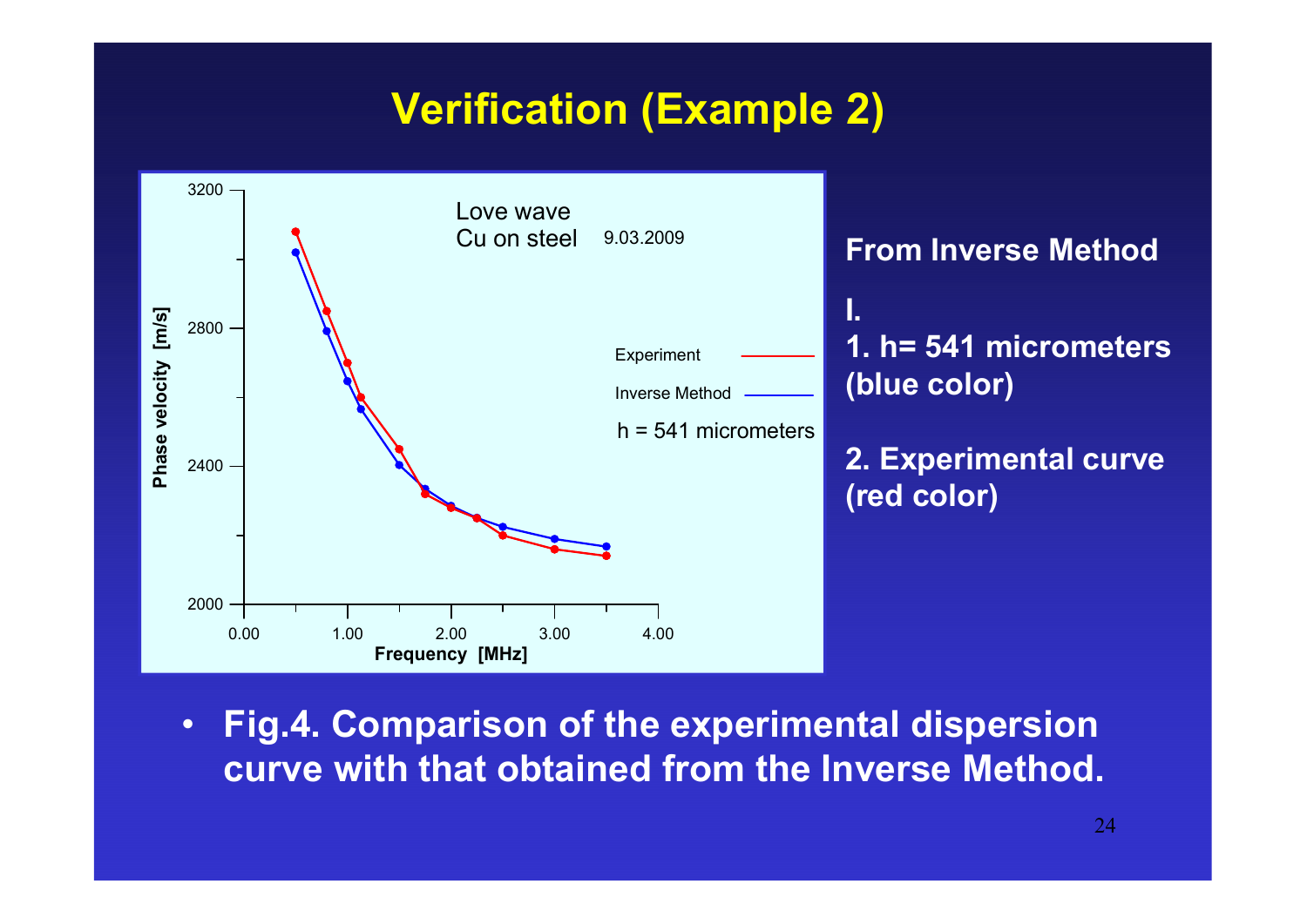### **Example 3 (in progress)**

- •**Continuous profile**
- •**Steel sample subjected to the laser hardening**
- $\bullet$ **Objective Function:**

$$
\Pi = \sum_{j=1}^{N \exp} \left( v_j^{cal} - v_j^{\exp} \right)^2
$$

- • **Minimization of the objective function <sup>v</sup>cal are calculated from the direct S-L problemvexp are measured for subsequent frequencies**
- Minimum of  $\Pi$  leads to a set  $(s_1, ..., s_{51})$ **that represents**  $s_{\rm 44}^{}(x)$